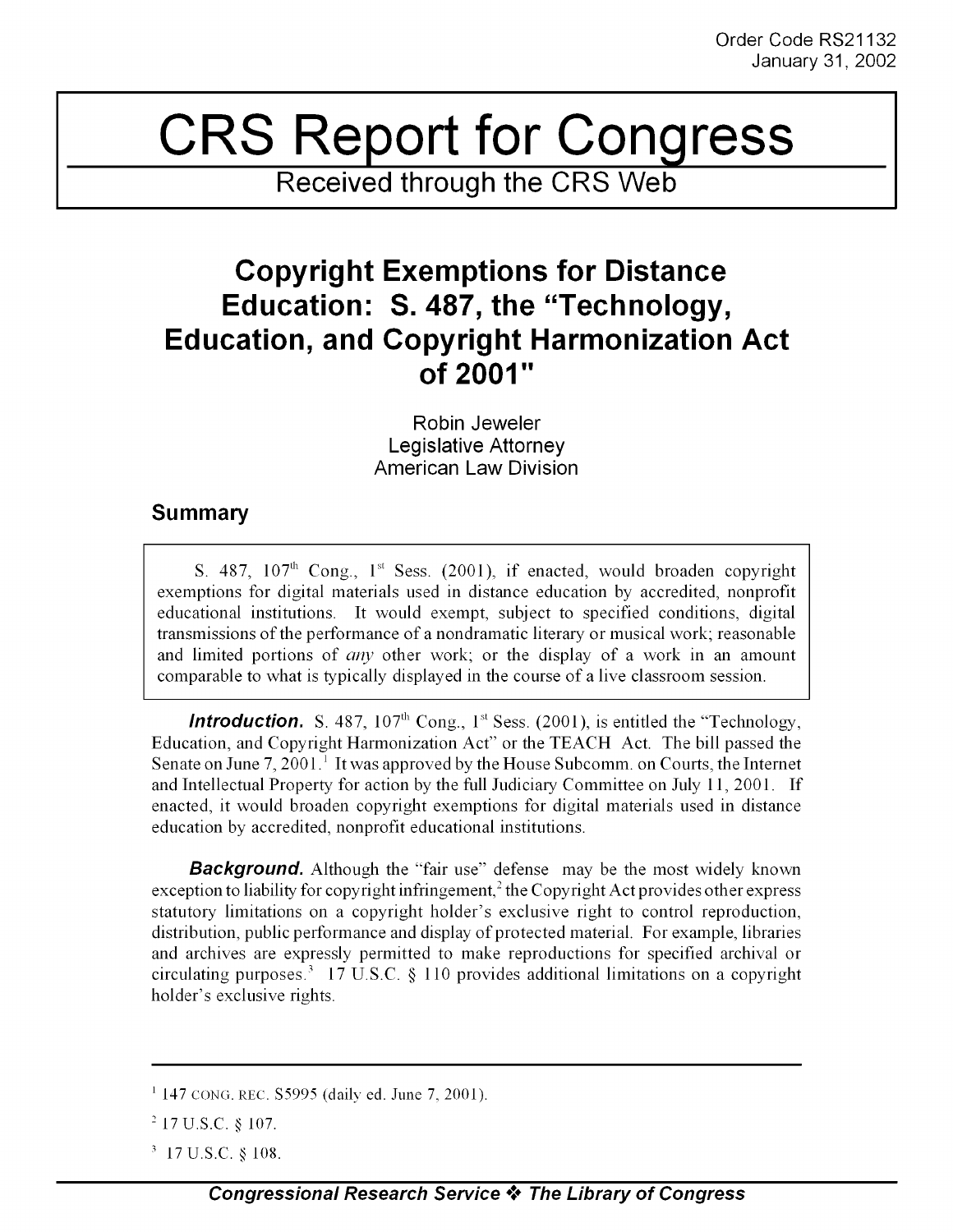**17 U.S.C.** § 110 is entitled "Limitations on exclusive rights: Exemption of certain performance and displays." Among the exemptions encompassed in this section are those dealing with face-to-face classroom instructional activities and transmissions for instructional purposes in distance education. These subsections include:

- performance or display of a work by an instructor or students in the course of face-to-face teaching activities of a nonprofit educational institution, or in a classroom or similar place devoted to instruction;<sup>4</sup> and
- $\bullet$  the performance or display of a nondramatic literary or musical work through a transmission if it is a regular part of the systematic instructional activities of a governmental body or nonprofit educational institution; and, the performance or display is directly related and of material assistance to the teaching content of the transmission; and, the transmission is made (i) primarily for reception in classrooms, or (ii) for reception by persons who cannot be present in a classroom because of disability or special circumstances; or, (iii) to officers or employees of governmental bodies as a part of their official duties.

The exemptions for distance education were originally enacted in 1976. They were based on "a policy determination that certain performances and displays of copyrighted works in connection with systematic instruction using then-known forms of distance education should be permitted without a need to obtain a license or rely on fair use."<sup>6</sup> Hence, the exemption has two basic components: performances and displays in the classroom and educational broadcasting of nondramatic literary or musical works to classrooms (or to offsite locales for the benefit of disabled persons).

In 1998, when Congress passed the Digital Millennium Copyright Act (DMCA), it directed the U.S. Copyright Office to study and report to Congress recommendations on "how to promote distance education through digital technologies ... while maintaining an appropriate balance between the rights of copyright owners and the needs of users of copyrighted works."<sup>7</sup> The Copyright Office issued its report in  $1999$ .<sup>8</sup> To facilitate distance education using digital media, it recommended, among other things:

- $\bullet$  eliminating the requirement of a physical classroom;
- clarifying that the term "transmission" covers digital transmissions;
- expanding the rights covered by the exemption to include those needed to accomplish network transmissions;
- $\bullet$  expanding the categories of works exempted from the performance rights beyond current coverage of nondramatic literary and music works; and

 $4$  17 U.S.C. § 110(1).

<sup>&</sup>lt;sup>5</sup> Id. at § 110(2). This report examines the distance education aspects of § 110 (2), not transmissions to government bodies, which is not the focus of S. 487. § **110(2)(C)(iii).**

 $^6$  S. Rept.107-31, 107<sup>th</sup> Cong., 1<sup>st</sup> Sess. 4 (2001).

<sup>&</sup>lt;sup>7</sup> P.L. 105-304, § 403 (Oct. 28, 1998).

<sup>&</sup>lt;sup>8</sup> U.S. Copyright Office, REPORT ON COPYRIGHT AND DIGITAL DISTANCE EDUCATION (May 1999).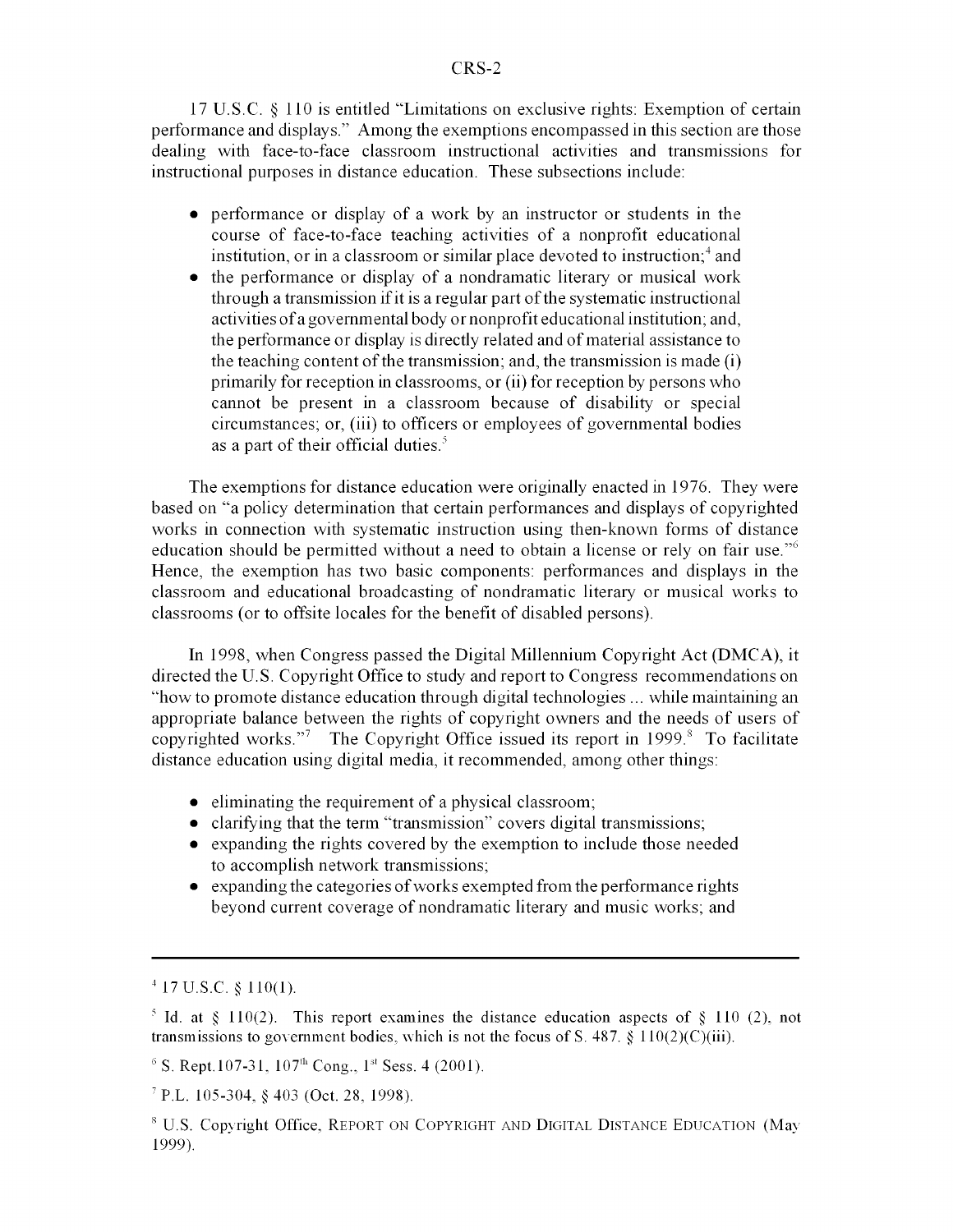creating new safeguards to counteract the risks imposed by digital transmissions. **<sup>9</sup>**

The Copyright Office's study and recommendations form the basis for the TEACH Act.

**The TEACH Act.** The bill would amend § 110(2) to broaden the current exemption for educational broadcasting to encompass asynchronous distance education utilizing digital transmissions. But new exceptions to the exemption would be created to protect copyrighted content, particularly the market for instructional materials.

Section 110(2) of the Copyright Act would be amended to *expand the* scope of work in the current exemption for educational broadcasts from "a performance or display of a nondramatic literary or musical work" to exemption for digital transmission of:

- $\bullet$  the performance of a nondramatic literary or musical work;
- reasonable and limited portions of *any* other work; or
- the display of a work in an amount comparable to what is typically displayed in the course of a live classroom session,

so long as the transmission is made under the supervision of an instructor as an integral part of a class session or as a regular part of mediated instructional activities; the content is directly related to and of material assistance to the teaching content of the transmission; and, to the extent technologically feasible, the reception of the transmission is limited to students officially enrolled in the applicable course. Further, the educational institution making the transmissions must have policies to educate staff and promote compliance with copyright laws. And, in the case of digital transmissions, the institution must apply technological measures designed to reasonably prevent students from retaining the transmission longer than the class session and limit unauthorized further dissemination of the transmission. Yet another condition, one that appears to be consistent with the anticircumvention provisions of the  $DMCA<sup>10</sup>$  is that the educational institution must not engage in conduct "that could reasonably be expected to interfere with technological measures used by copyright owners to prevent such retention or unauthorized further dissemination."<sup>11</sup>

*Excepted* from the exemption for distance learning in their entirety are works produced or marketed primarily for performance or display as part of "mediated instructional activities transmitted via digital networks"; $^{12}$  and, performances or displays given by means of an illegally acquired *(i.e.,* pirated) copy or phonorecord, so long as the educational institution knew or had reason to know that it was not lawfully made or acquired.

10 17 U.S.C. § 1201.

<sup>11</sup> S. 487, § 1(b)(1)adding a new subsection 17 U.S.C. § 110(2)(D)(ii)(II).

 $\degree$  S. Rept. 107-31 at 5-6.

<sup>&</sup>lt;sup>12</sup> The term "mediated instructional activity" is defined in the Act at  $\S$  1(b)(2). Its function is explained at 147 CONG. REC. S5991(Statement of Sen. Hatch): "[T]he bill maintains and clarifies the concept of 'mediated instruction activities,' which requires that the performance or display be analogous to the type of performance that would take place in a live classroom setting."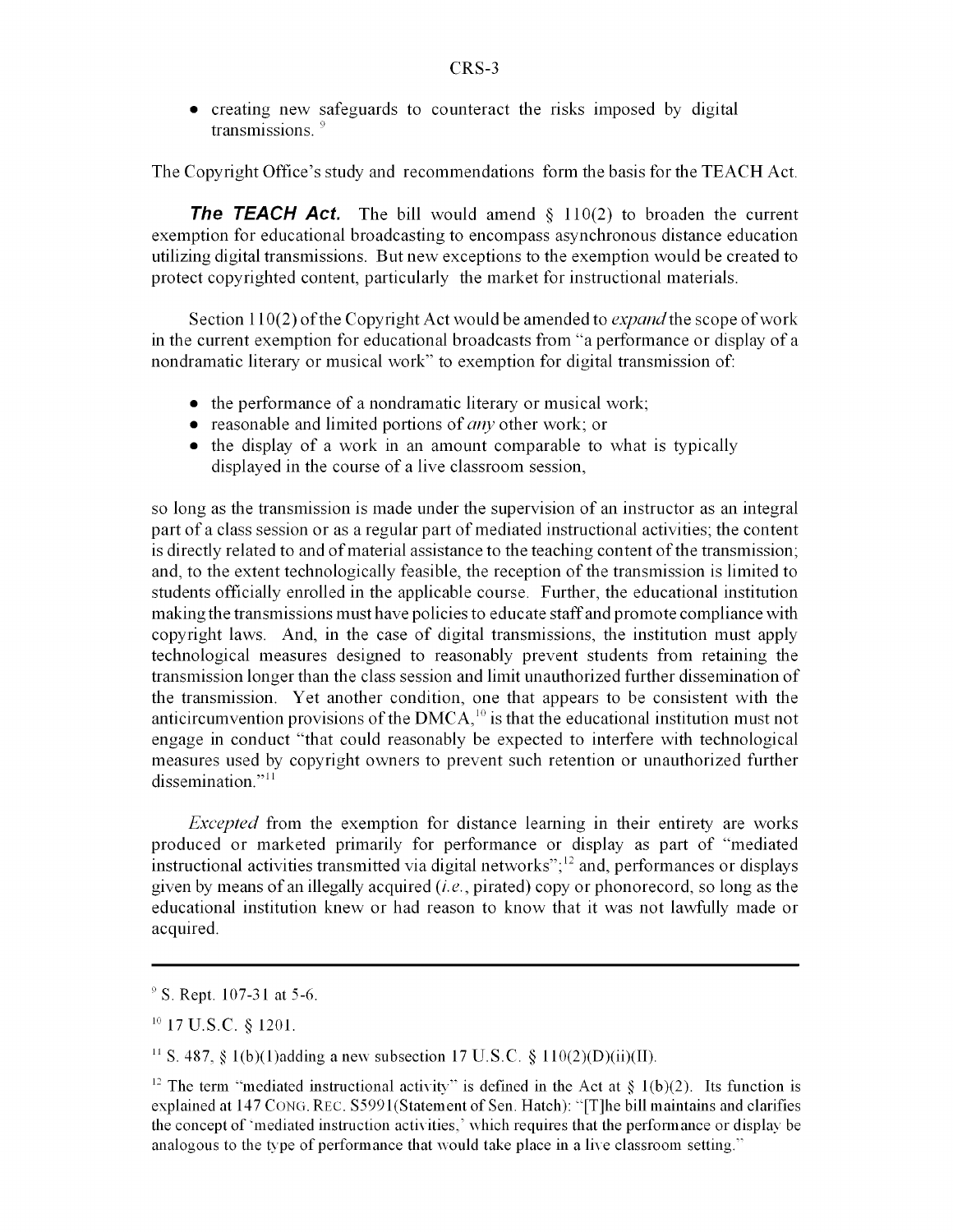## CRS-4

*Ephemeral copies.* Section 1(b)(2) of the TEACH Act would amend 17 U.S.C. § 112 entitled "Limitations on exclusive rights: Ephemeral recordings." It would add a new subsection (f) to permit an educational institution which transmits an authorized performance or display under § 110(2) to load copies or phonorecords of the performance or display on its servers for transmission at the request of students. The intent of the provision is to facilitate asynchronous education, where students or working adults can take a class when it is convenient for them, at their own pace, not at a specific designated hour $13$ 

However, the allowance for ephemeral copies does not authorize the wholesale conversion of print or other analog versions of works into digital formats. A permitted conversion in this circumstance will be limited to the amount of the work authorized under  $§$  110(2) – and only if no digital version of the work is available, or the available digital version is encrypted.

*Status of textbooks and ancillary material.* As stated above, material marketed primarily for performance or display as part of mediated instructional activities does not, by definition, come within the exemption for distance learning. Digital transmission of *other* performances and displays must be reasonable and limited to amounts comparable to what would typically be displayed in the course of a live classroom session:

[A]lthough it is possible to display an entire textbook or extensive course-pack material through an e-book reader or similar device or computer application, this type of use of such materials as supplemental reading would not be analogous to the type of display that would take place in the classroom, and therefore would not be authorized under the exemption.<sup>14</sup>

Likewise, supplemental research materials in digital form, such as electronic course packs, e-reserves, and digital library resources, are not intended to be encompassed within the exemption. Thus, digital transmission of supplemental and ancillary course material is likely to be evaluated under a fair use standard.

*Impact on fair use.* Determining whether there is a legitimate fair use exemption from the copyright law is generally both fact and case-specific. Both the Copyright Office and the Senate Judiciary Committee, however, are quite explicit in expressing the view that nothing in an amended exemption for distance education should be construed as altering the scope and applicability of fair use:

Fair use is a critical part of the distance education landscape. Not only instructional performances and displays, but also other educational materials or student downloading of course materials, will continue to be subject to the fair use doctrine. Fair use could apply as well to instructional transmissions not covered by the changes to section 110(2) recommended above. Thus for example, the performance of more

 $^{13}$  S. Rept. 107-31 at 13-14.

<sup>14</sup> *Id.* at 9-10.